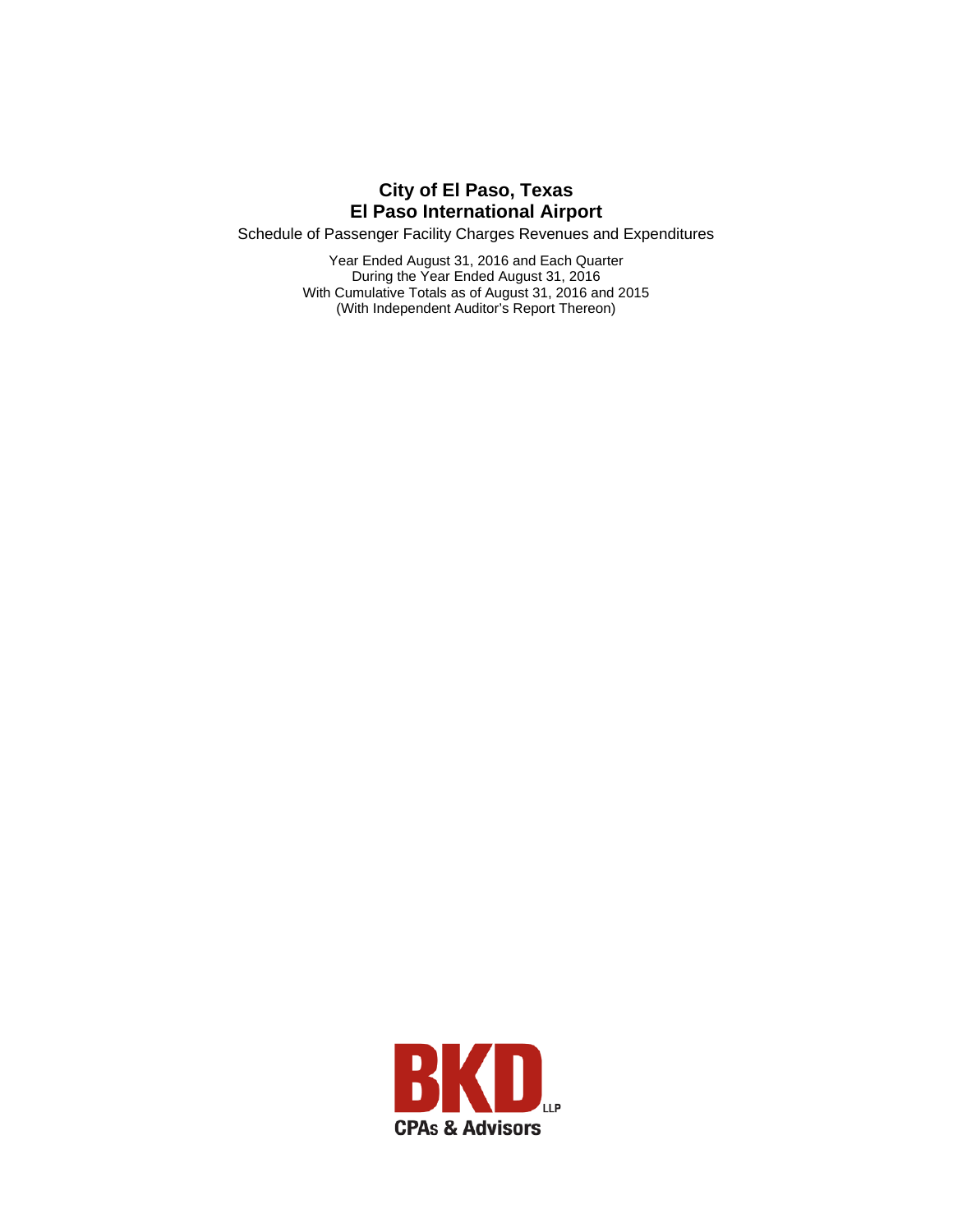## **Year Ended August 31, 2016 and Each Quarter During the Year Ended August 31, 2016 With Cumulative Totals as of August 31, 2016 and 2015**

### **Contents**

| Schedule of Passenger Facility Charges Revenues and Expenditures1                                                                                                                                                 |
|-------------------------------------------------------------------------------------------------------------------------------------------------------------------------------------------------------------------|
| <b>Notes to Schedule of Passenger Facility Charges</b>                                                                                                                                                            |
| Report on Compliance for the Passenger Facility Charge Program and<br>Report on Internal Control Over Compliance; and Report on Schedule<br>of Passenger Facility Charges Revenues and Expenditures - Independent |
|                                                                                                                                                                                                                   |
|                                                                                                                                                                                                                   |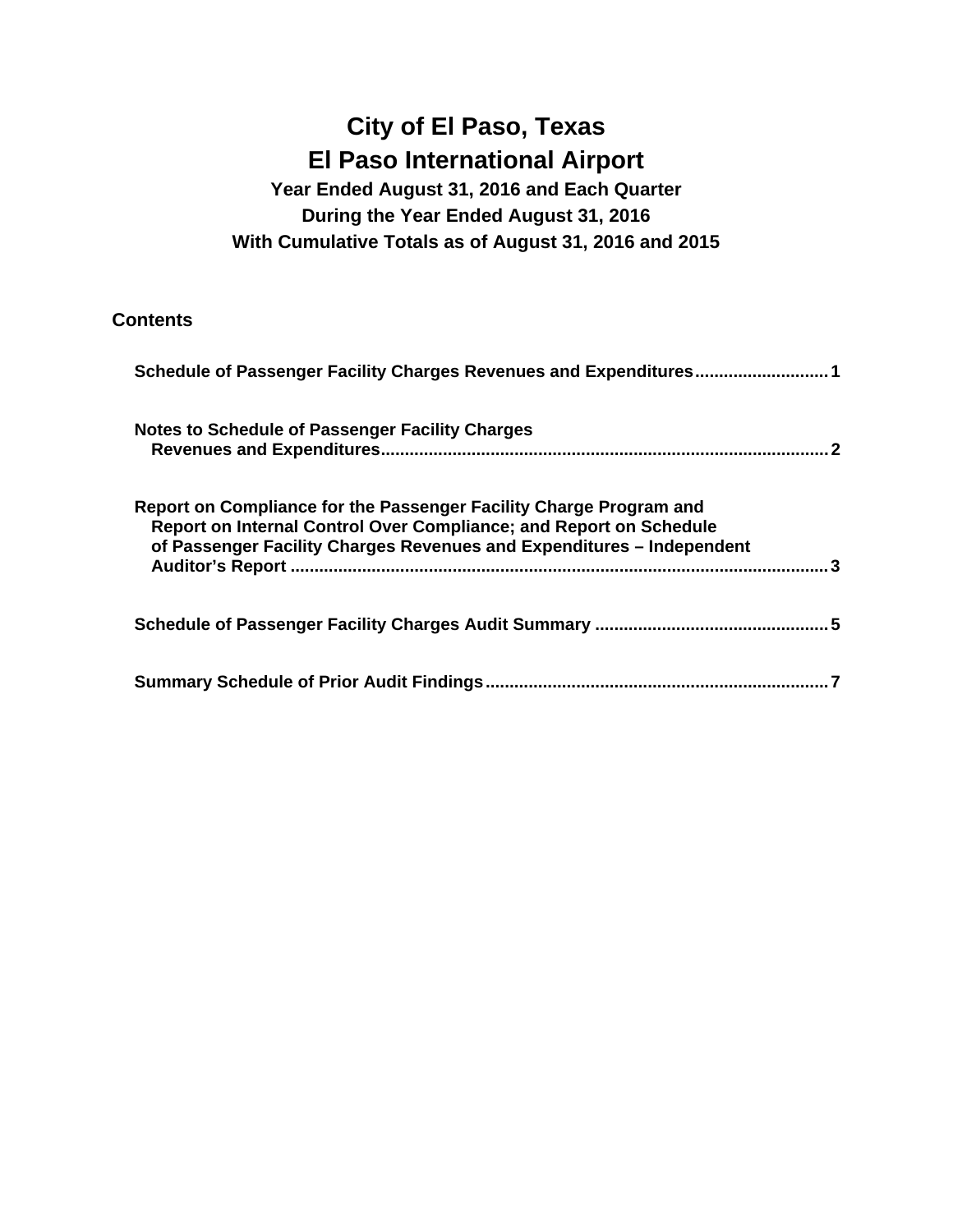## **Schedule of Passenger Facility Charges Revenues and Expenditures Year Ended August 31, 2016**

|                                                | Year<br>Approved | Amount<br>Approved<br>For Use | Cumulative<br>Total<br><b>August 31, 2015</b> | Quarter 1<br>Sept. - Nov. |
|------------------------------------------------|------------------|-------------------------------|-----------------------------------------------|---------------------------|
| <b>Revenues</b>                                |                  |                               |                                               |                           |
| Collections<br>Interest                        |                  |                               | \$<br>86,346,607<br>3,218,446                 | \$<br>1,382,171<br>1,431  |
| Total revenues                                 |                  |                               | 89,565,053                                    | 1,383,602                 |
| <b>Expenditures</b>                            |                  |                               |                                               |                           |
| <b>Application 96-01</b>                       |                  |                               |                                               |                           |
| Proj. 1-Terminal Renovation                    | 1996             | \$<br>31,462,086              | 31,462,086                                    |                           |
| Proj. 2-Reconstruct Runway 4/22                | 1996             | 630,036                       | 630,036                                       |                           |
| Proj. 3-Terminal Ramp Reconstruction           | 1996             | 1,629,000                     | 1,629,000                                     |                           |
| Proj. 4-Airfield Pavement Evaluation Study     | 1996             | 468,081                       | 468,081                                       |                           |
| <b>Total Application 96-01</b>                 |                  | 34,189,203                    | 34,189,203                                    |                           |
| <b>Application 00-02</b>                       |                  |                               |                                               |                           |
| Proj. 5-Construct Runway 4/22 Extension        | 2000             | 2,310,723                     | 2,310,723                                     |                           |
| <b>Application 06-03</b>                       |                  |                               |                                               |                           |
| Proj. 6-Reconstruct Runway 8R/26L              | 2006             | 7,210,895                     | 7,210,895                                     |                           |
| Proj. 7-Construct Security Checkpoint          | 2006             | 2,360,200                     | 2,360,200                                     |                           |
| Proj. 8-Administrative Costs                   | 2006             | 23,000                        | 23,000                                        |                           |
| Total Application 06-03                        |                  | 9,594,095                     | 9,594,095                                     |                           |
| <b>Application 08-04</b>                       |                  |                               |                                               |                           |
| Proj. 9-Extend Runway 8R/26L                   | 2008             | 6,314,580                     | 6,314,580                                     |                           |
| Proj. 10-Pavement Management Update            | 2008             | 415,813                       | 415,813                                       |                           |
| Proj. 11-Modify Terminal/Baggage Makeup        | 2008             | 877,678                       | 877,679                                       |                           |
| Proj. 12-Reconstruct Taxiways H, J and K       | 2008             | 992,967                       | 992,967                                       |                           |
| Proj. 13-Administrative Costs                  | 2008             | 20,993                        | 20,993                                        | ÷,                        |
| <b>Total Application 08-04</b>                 |                  | 8,622,031                     | 8,622,032                                     |                           |
| <b>Application 09-05</b>                       |                  |                               |                                               |                           |
| Proj. 14-Design and Reconstruct Taxiway L      | 2009             | 15,434,000                    | 13,575,722                                    |                           |
| Proj. 15-Design and Reconstruct Taxiway Radius | 2009             | 5,200,000                     | 5,200,001                                     |                           |
| Total Application 09-05                        |                  | 20,634,000                    | 18,775,723                                    |                           |
| <b>Application 13-06</b>                       |                  |                               |                                               |                           |
| Proj. 16-Baggage Claim Units                   | 2013             | 2,828,875                     | 2,366,444                                     | 304,100                   |
| Proj. 17-Baggage Makeup Area                   | 2013             |                               | 209,011                                       |                           |
| Proj 18-Passenger Loading Bridges              | 2013             | 12,742,409                    | 9,598,994                                     | 1,548,784                 |
| Proj 19-Airport Access Control System          | 2013             | 800,971                       | 561,862                                       |                           |
| Proj 20-Central Plant Upgrade                  | 2013             | 1,883,220                     | 1,576,152                                     | 35,640                    |
| Proj 21-Adminstrative Cost                     | 2013             | 29,648                        |                                               |                           |
| Total Application 13-06                        |                  | 18,285,123                    | 14,312,463                                    | 1,888,524                 |
| <b>Application 16-07</b>                       |                  |                               |                                               |                           |
| Proj 22 - Runway 4-22 Reconstruction           | 2016             | 1,700,000                     |                                               |                           |
| Proj 23 - Phase II-Reconstruct Taxiway Radius  | 2016             | 1,829,839                     |                                               |                           |
| Proj 24 - Master Plan Update                   | 2016             | 1,850,000                     |                                               |                           |
| Proj 25 - Replace Escalators                   | 2016             | 800,000                       |                                               |                           |
| Proj 26 - Concourse A Expansion                | 2016             | 2,442,114                     |                                               |                           |
| Proj 27 - Concourse A Renovation               | 2016             | 328,848                       |                                               |                           |
| Proj 28 - Passenger Loading Bridge - B9        | 2016             | 520,507                       |                                               |                           |
| Proj 29 - Terminal Drive Crosswalks            | 2016             | 600,000                       |                                               |                           |
| Proj 30 - Administrative Costs                 | 2016             | 80,000                        |                                               |                           |
| Total Application 16-07                        |                  | 10,151,308                    |                                               |                           |
| <b>Total Expenditures</b>                      |                  | 103,786,483                   | 87,804,239                                    | 1,888,524                 |
| <b>Net PFC Revenues (Expenditures)</b>         |                  |                               |                                               | (504, 922)                |
| <b>PFC Cash Account Balance</b>                |                  |                               | \$<br>1,760,814                               | \$<br>1,255,892           |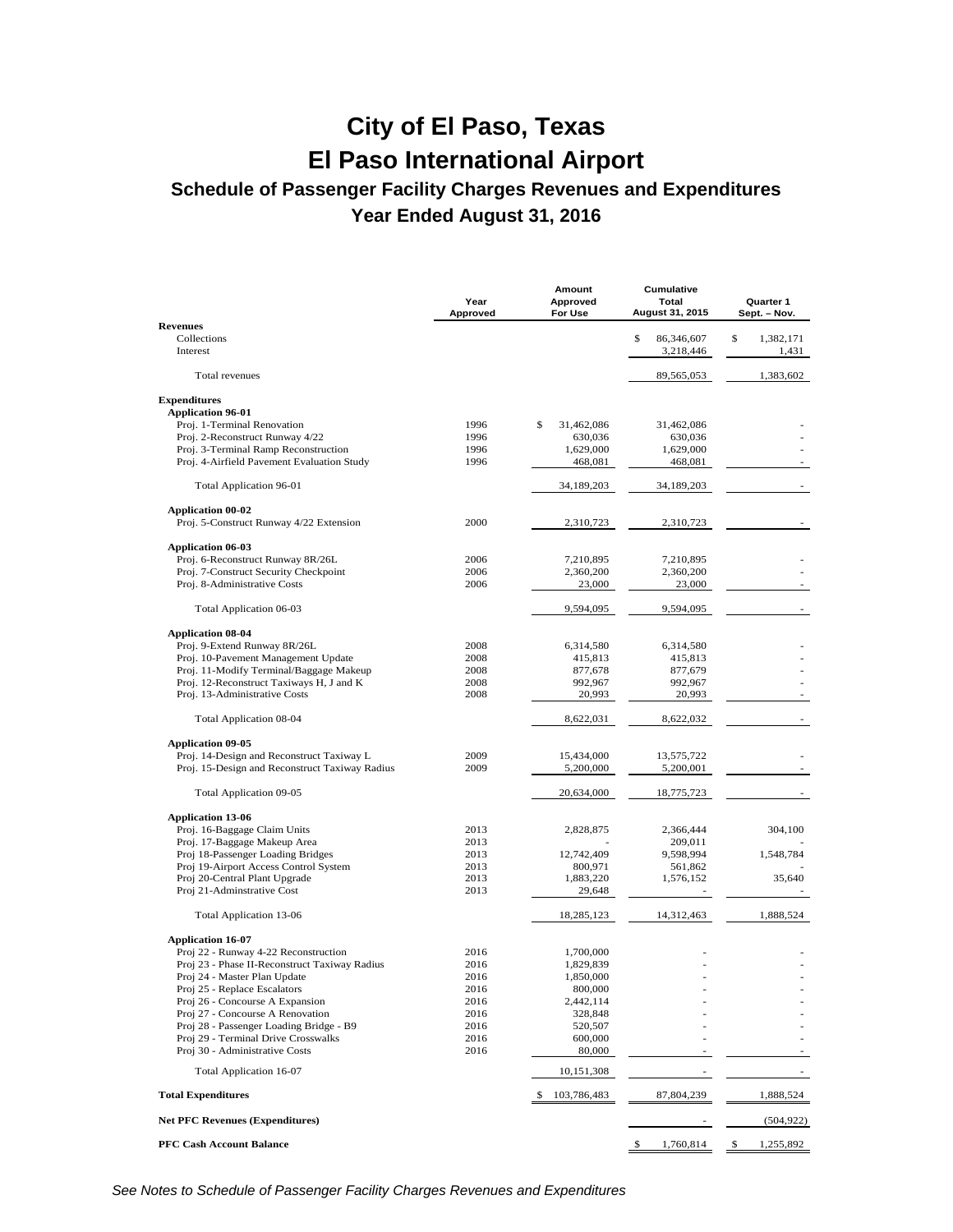| Quarter 2<br>Dec. - Feb. | Quarter 3<br>Mar. - May | Quarter 4<br>Jun. - Aug. | FY-16 Total |                     | Cumulative<br>Total<br>August 31, 2016 |  |
|--------------------------|-------------------------|--------------------------|-------------|---------------------|----------------------------------------|--|
| \$<br>1,277,175<br>3,403 | \$<br>772,993<br>5,052  | \$<br>1,819,289<br>3,547 | \$          | 5,251,628<br>13,433 | \$<br>91,598,235<br>3,231,879          |  |
| 1,280,578                | 778,045                 | 1,822,836                |             | 5,265,061           | 94,830,114                             |  |
|                          |                         |                          |             |                     |                                        |  |
|                          |                         |                          |             |                     | 31,462,086                             |  |
|                          |                         |                          |             |                     | 630,036                                |  |
|                          |                         |                          |             |                     | 1,629,000<br>468,081                   |  |
|                          |                         |                          |             |                     | 34,189,203                             |  |
|                          |                         |                          |             |                     | 2,310,723                              |  |
|                          |                         |                          |             |                     | 7,210,895                              |  |
|                          |                         |                          |             |                     | 2,360,200                              |  |
|                          |                         |                          |             |                     | 23,000                                 |  |
|                          |                         |                          |             |                     | 9,594,095                              |  |
|                          |                         |                          |             |                     | 6,314,580                              |  |
|                          |                         |                          |             |                     | 415,813                                |  |
|                          |                         |                          |             |                     | 877,679                                |  |
|                          |                         |                          |             |                     | 992,967                                |  |
|                          |                         |                          |             |                     | 20,993                                 |  |
|                          |                         |                          |             |                     | 8,622,032                              |  |
|                          |                         |                          |             |                     |                                        |  |
|                          |                         |                          |             |                     | 13,575,722                             |  |
|                          |                         |                          |             |                     | 5,200,001                              |  |
|                          |                         |                          |             |                     | 18,775,723                             |  |
|                          |                         |                          |             |                     |                                        |  |
| 149,618                  | 4,018                   |                          |             | 457,736             | 2,824,180                              |  |
|                          | 114,126                 | (323, 137)               |             | (209, 011)          |                                        |  |
| 75,035                   | 85,099                  |                          |             | 1,708,918           | 11,307,912                             |  |
|                          |                         |                          |             |                     | 561,862                                |  |
|                          |                         |                          |             | 35,640              | 1,611,792                              |  |
| 224,653                  | 203,243                 | (323, 137)               |             | 1,993,283           | 16,305,746                             |  |
|                          |                         |                          |             |                     |                                        |  |
|                          |                         | 1,829,839                |             | 1,829,839           | 1,829,839                              |  |
|                          |                         |                          |             |                     |                                        |  |
|                          |                         |                          |             |                     |                                        |  |
|                          |                         |                          |             |                     |                                        |  |
|                          |                         |                          |             |                     |                                        |  |
|                          |                         |                          |             |                     |                                        |  |
|                          |                         |                          |             |                     |                                        |  |
|                          |                         | 1,829,839                |             | 1,829,839           | 1,829,839                              |  |
| 224,653                  | 203,243                 | 1,506,702                |             | 3,823,122           | 91,627,361                             |  |
| 1,055,925                | 574,802                 | 316,134                  |             | 1,441,939           |                                        |  |
| \$<br>2,311,817          | \$<br>2,886,619         | \$<br>3,202,753          | \$          | 3,202,753           | \$<br>3,202,753                        |  |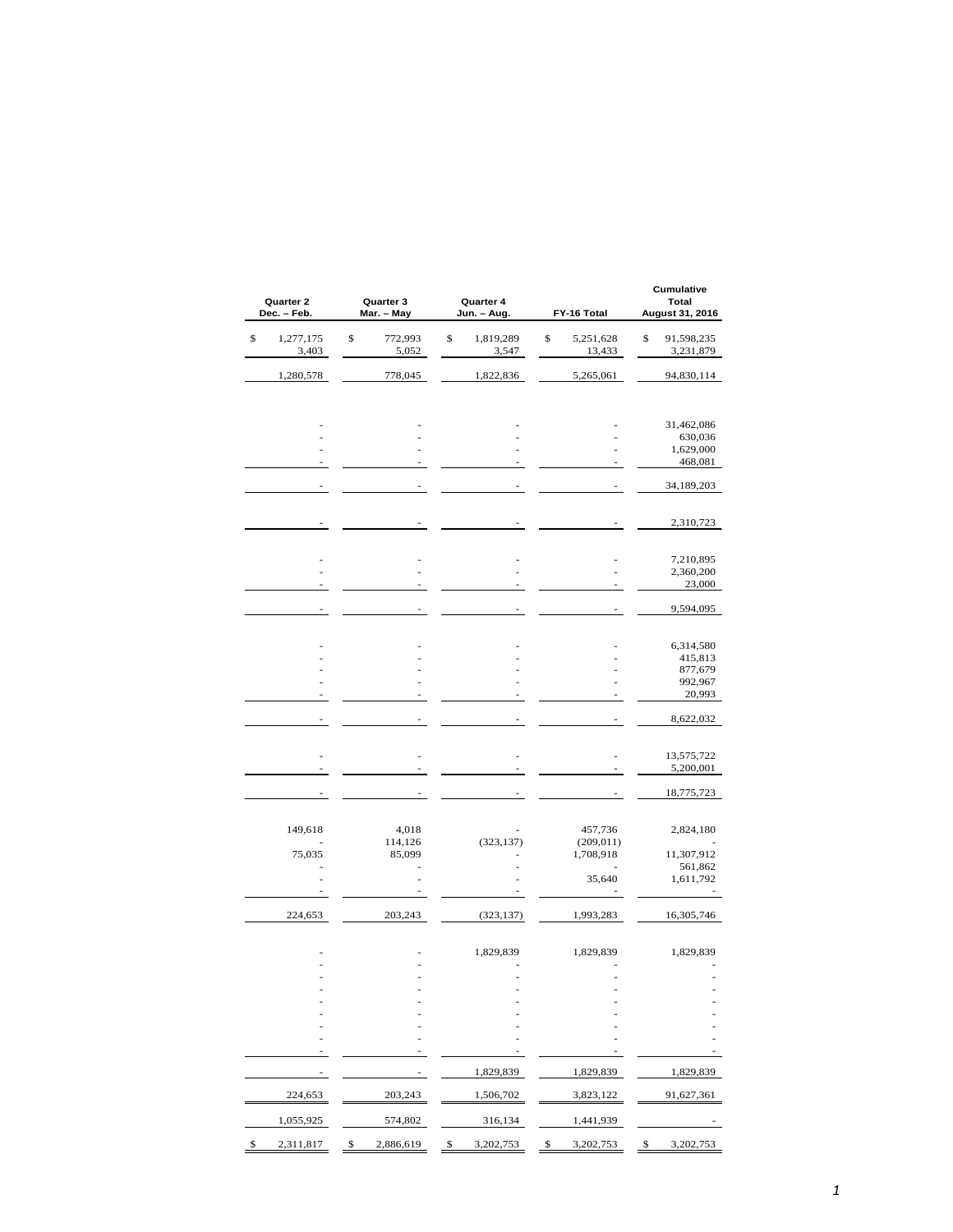## **Notes to Schedule of Passenger Facility Charges Revenues and Expenditures Year Ended August 31, 2016 and Each Quarter During the Year Ended August 31, 2016 With Cumulative Totals as of August 31, 2016 and 2015**

### **(1) General**

The Aviation Safety and Capacity Expansion Act of 1990 (Public Law 101-508, Title II, Subtitle B) authorized the local imposition of passenger facility charges (PFC) and use of PFC revenues on Federal Aviation Administration (FAA) approved projects. On October 4, 1996, the FAA approved a \$3.00 PFC collection at El Paso International Airport (Airport) effective January 1, 1997. On May 10, 2010, the FAA approved an amendment to increase the PFC collection to \$4.50 effective August 1, 2010. The total approved amount of net PFC revenue plus interest the Airport is allowed to collect is \$103,786,483 by March 1, 2018.

### **(2) Schedule of Passenger Facility Charges Revenues and Expenditures**

The accompanying schedule of Passenger Facility Charges Revenues and Expenditures (Schedule) presents the revenues received from PFC and expenditures incurred on approved projects. The information in the Schedule is presented in accordance with the requirements described in the Passenger Facility Charge Audit Guide for Public Agencies. Therefore, some amounts presented in this Schedule may differ from amounts presented in, or used in, the preparation of the Airport Fund's financial statements.

PFC collections represent cash received through the end of the month subsequent to quarter-end as reported to the FAA in accordance with 14 CFR Part 158. The interest income represents the actual interest collected on the unexpended PFC during the periods reported.

During the last quarter ended August 31, 2016, adjustments were made to reduce PFC expenditures as recorded during the August 31, 2015 reporting period. These adjustments were recorded due to the removal of Project 17 - Baggage Makeup Area. This project has been expanded with an estimated total project cost of \$24 million. A new application is pending approval for equal funding from PFCs and an FAA Airport Improvement Program grant anticipated to begin during 2017. If approved, the project will be added back to the accompanying schedule.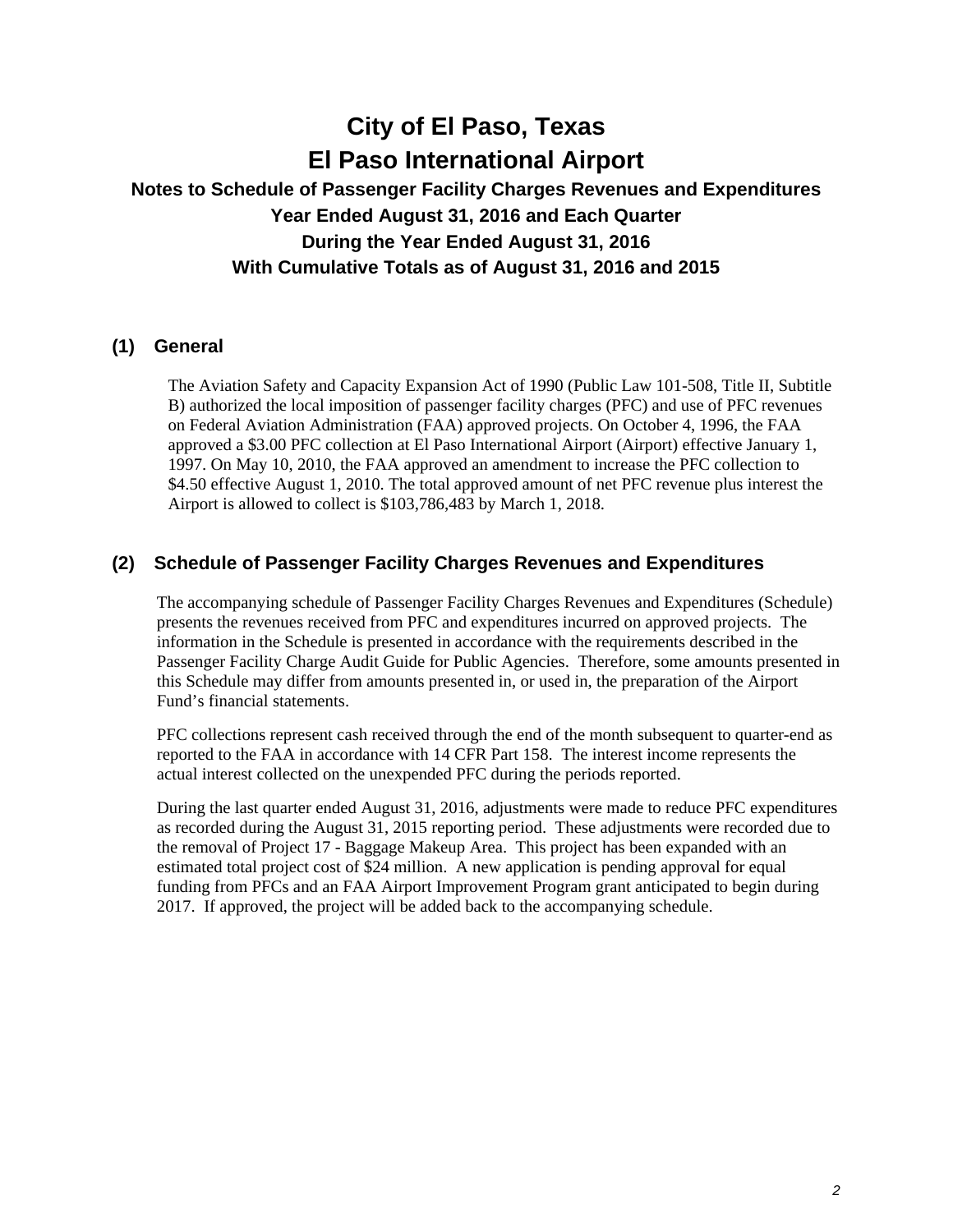

### **Report on Compliance for the Passenger Facility Charge Program and Report on Internal Control Over Compliance; and Report on Schedule of Passenger Facility Charges Revenues and Expenditures**

### **Independent Auditor's Report**

The Members of the City Council and Honorable Mayor City of El Paso, Texas

#### **Report on Compliance**

We have audited El Paso International Airport's (Airport) compliance with the types of compliance requirements described in the *Passenger Facility Charge Audit Guide for Public Agencies* (Guide) issued by the Federal Aviation Administration that could have a direct and material effect on the passenger facility charge program for the year ended August 31, 2016.

#### *Management's Responsibility*

Management is responsible for compliance with federal statutes, regulations, contracts and terms and conditions applicable to its passenger facility charge program.

#### *Auditor's Responsibility*

Our responsibility is to express an opinion on the compliance of the Airport's passenger facility charge program based on our audit of the types of compliance requirements referred to above. We conducted our audit of compliance in accordance with auditing standards generally accepted in the United States of America; the standards applicable to financial audits contained in *Government Auditing Standards*, issued by the Comptroller General of the United States; and audit requirements of the Guide. Those standards and the Guide require that we plan and perform the audit to obtain reasonable assurance about whether noncompliance with the types of compliance requirements referred to above that could have a direct and material effect on the passenger facility charge program occurred. An audit includes examining, on a test basis, evidence about the Airport's compliance with those requirements and performing such other procedures as we considered necessary in the circumstances.

We believe that our audit provides a reasonable basis for our opinion on compliance with the passenger facility charge program. However, our audit does not provide a legal determination of the Airport's compliance.

#### *Opinion on Passenger Facility Charge Program*

In our opinion, the El Paso International Airport complied, in all material respects, with the types of compliance requirements referred to above that could have a direct and material effect on its passenger facility charge program for the year ended August 31, 2016.

#### **Report on Internal Control Over Compliance**

Management of the Airport is responsible for establishing and maintaining effective internal control over compliance with the types of compliance requirements referred to above. In planning and performing our audit of compliance, we considered the Airport's internal control over compliance with the types of requirements that could have a direct and material effect on the passenger facility charge program to determine the auditing

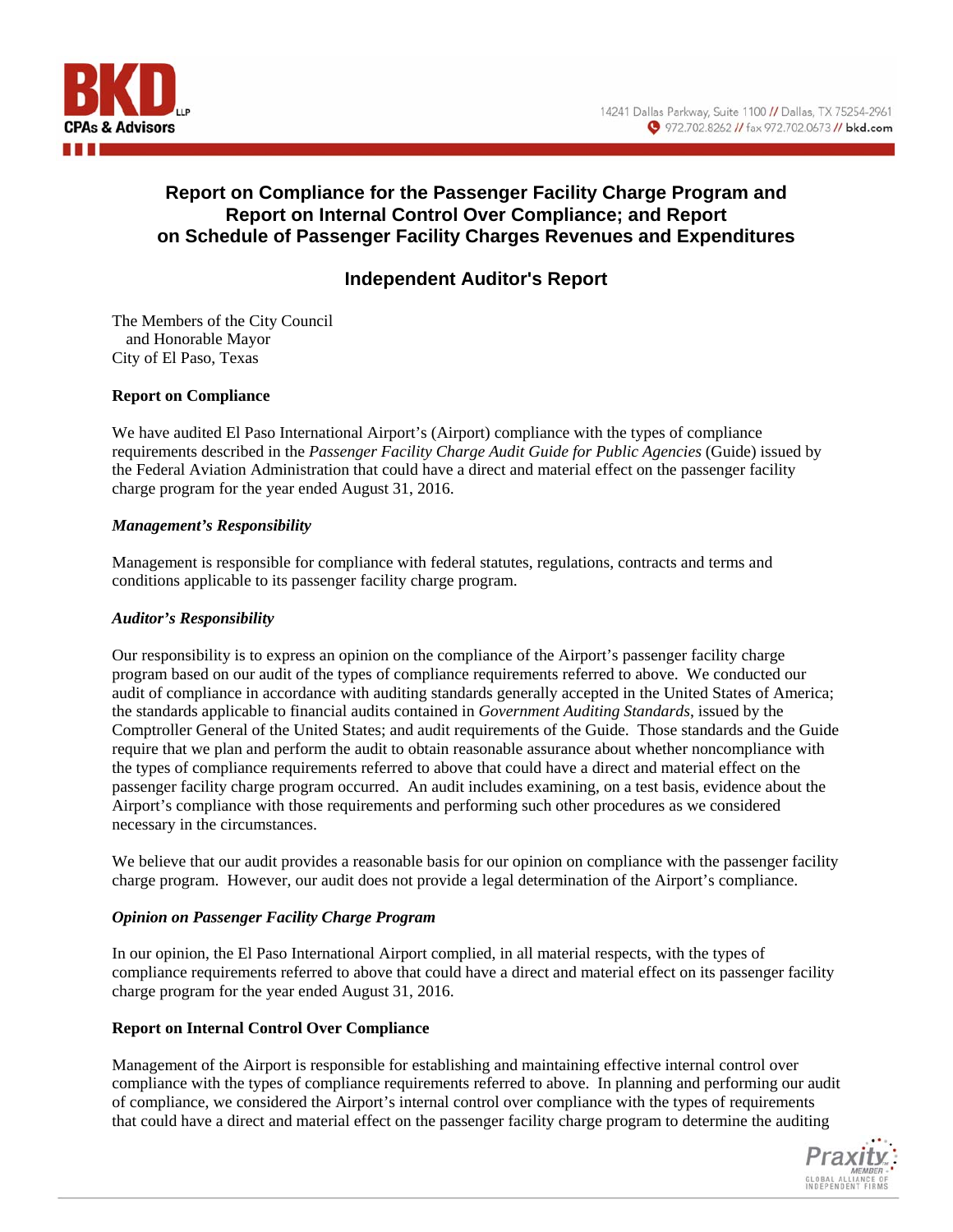The Members of the City Council and Honorable Mayor City of El Paso, Texas Page 4

procedures that are appropriate in the circumstances for the purpose of expressing our opinion on compliance and to test and report on internal control over compliance in accordance with the Guide, but not for the purpose of expressing an opinion on the effectiveness of internal control over compliance. Accordingly, we do not express an opinion on the effectiveness of the Airport's internal control over compliance.

A deficiency in internal control over compliance exists when the design or operation of a control over compliance does not allow management or employees, in the normal course of performing their assigned functions, to prevent, or detect and correct, noncompliance with a type of compliance requirement of the passenger facility charge program on a timely basis. A material weakness in internal control over compliance is a deficiency, or combination of deficiencies, in internal control over compliance such that there is a reasonable possibility that material noncompliance with a type of compliance requirement of the passenger facility charge program will not be prevented, or detected and corrected, on a timely basis. A significant deficiency in internal control over compliance is a deficiency, or a combination of deficiencies, in internal control over compliance with a type of compliance requirement of the passenger facility charge program that is less severe than a material weakness in internal control over compliance, yet important enough to merit attention by those charged with governance.

Our consideration of internal control over compliance was for the limited purpose described in the first paragraph of this section and was not designed to identify all deficiencies in internal control over compliance that might be material weaknesses or significant deficiencies. We did not identify any deficiencies in internal control over compliance that we consider to be material weaknesses. However, material weaknesses may exist that have not been identified.

The purpose of this report on internal control over compliance is solely to describe the scope of our testing of internal control over compliance and the results of that testing based on the requirements of the Guide. Accordingly, this report is not suitable for any other purpose.

#### **Report on Schedule of Passenger Facility Charges Revenues and Expenditures**

We have audited the financial statements of the governmental activities, the business-type activities, the aggregate discretely presented component units, each major fund and the aggregate remaining fund information of the City of El Paso, Texas as of and for the year ended August 31, 2016 and the related notes to the financial statements, which collectively comprise the City's basic financial statements and have issued our report thereon dated February 28, 2017, which contained unmodified opinions on those financial statements and included a reference to other auditors and an emphasis of matter paragraph regarding a change in accounting principle. Our audit was conducted for the purpose of forming opinions on the financial statements that collectively comprise the basic financial statements. The accompanying Schedule of Passenger Facility Charges Revenues and Expenditures is presented for purposes of additional analysis, as specified in the Guide and is not a required part of the basic financial statements. Such information is the responsibility of management and was derived from and relates directly to the underlying accounting and other records used to prepare the basic financial statements. The information has been subjected to the auditing procedures applied in the audit of the basic financial statements and certain additional procedures, including comparing and reconciling such information directly to the underlying accounting and other records used to prepare the basic financial statements or to the basic financial statements themselves, and other additional procedures in accordance with auditing standards generally accepted in the United States of America. In our opinion, the Schedule of Passenger Facility Charges Revenues and Expenditures is fairly stated in all material respects in relation to the basic financial statements as a whole.

**BKD,LLP** 

Dallas, Texas April 6, 2017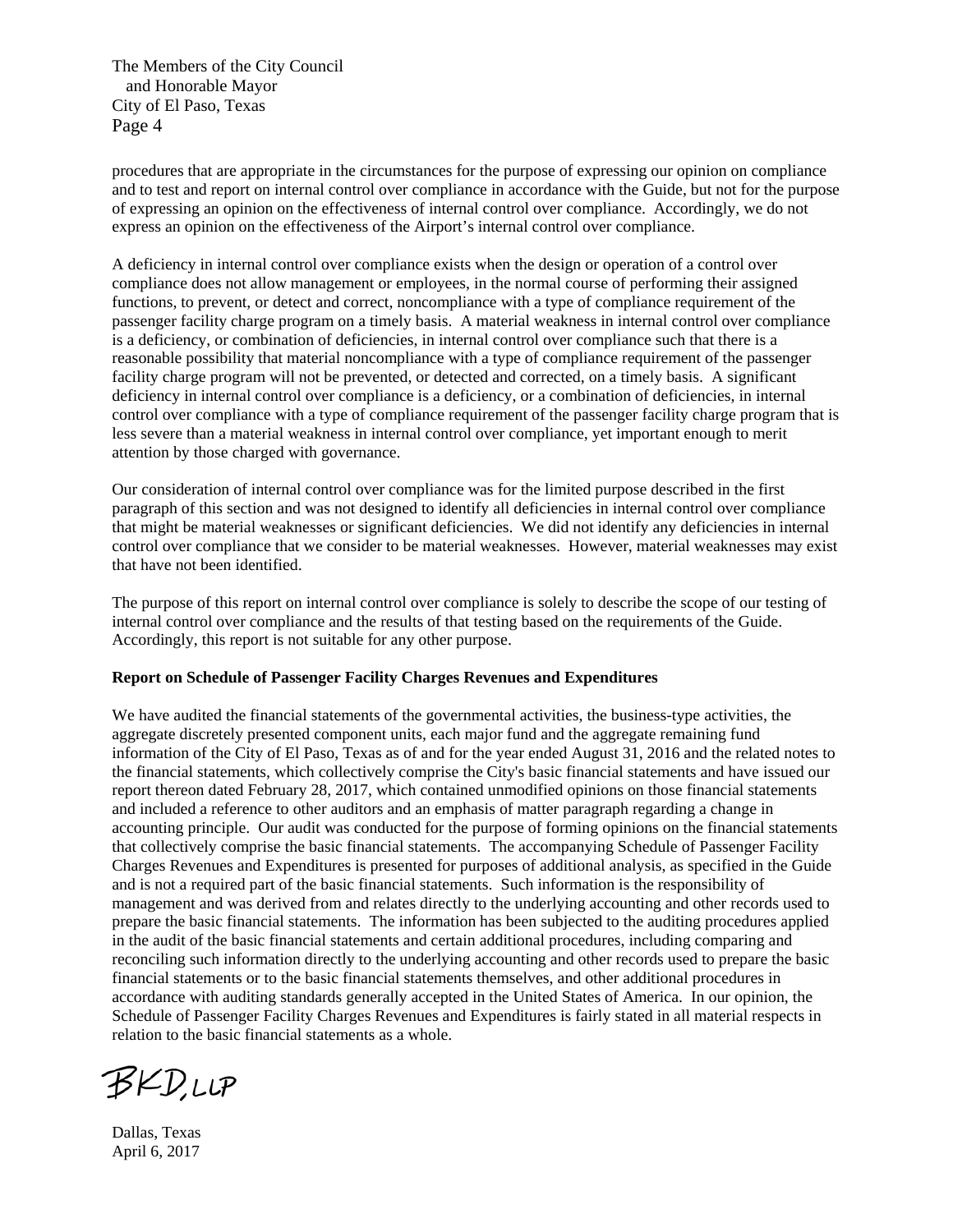## **City of El Paso, Texas El Paso International Airport Schedule of Passenger Facility Charges Audit Summary Year Ended August 31, 2016**

| 1.  | Type of report issued on PFC financial statements.                                                                                                       | X Unmodified          | <b>Qualified</b> |
|-----|----------------------------------------------------------------------------------------------------------------------------------------------------------|-----------------------|------------------|
| 2.  | Type of report on PFC compliance.                                                                                                                        | X Unmodified          | <b>Qualified</b> |
| 3.  | Quarterly Revenue and Disbursements reconcile with<br>submitted quarterly reports and reported un-liquidated<br>revenue matches actual amounts.          | X Yes                 | N <sub>o</sub>   |
| 4.  | PFC Revenue and Interest is accurately reported on FAA<br>Form 5100-127.                                                                                 | $X$ Yes               | N <sub>o</sub>   |
| 5.  | The Public Agency maintains a separate financial accounting<br>record for each application.                                                              | $X$ Yes               | N <sub>o</sub>   |
| 6.  | Funds disbursed were for PFC eligible items as identified in<br>the FAA Decision to pay only for the allowable costs of the<br>project.                  | $X$ Yes               | No.              |
| 7.  | Monthly carrier receipts were reconciled with quarterly<br>carrier reports.                                                                              | $X$ Yes               | No               |
| 8.  | PFC revenues were maintained in a separate interest-bearing<br>capital account or commingled only with other interest-<br>bearing airport capital funds. |                       | X Yes No         |
| 9.  | Serving carriers were notified of PFC program<br>actions/changes approved by the FAA.                                                                    | $X$ Yes               | No.              |
| 10. | Quarterly Reports were transmitted (or available via<br>website) to remitting carriers.                                                                  | $X$ Yes               | No               |
| 11. | The Public Agency is in compliance with Assurances 5, 6, 7<br>and 8 of the Guide.                                                                        | $X$ Yes               | N <sub>o</sub>   |
| 12. | Project design and implementation is carried out in<br>accordance with Assurance 9 of the Guide.                                                         | <b>Yes</b><br>$X_{-}$ | N <sub>0</sub>   |
| 13. | Project administration is carried out in accordance with<br>Assurance 10 of the Guide.                                                                   | $X$ Yes               | No               |
| 14. | For those public agencies with excess revenue, a plan for the<br>use of this revenue has been submitted to the FAA for<br>review and concurrence.        | Yes<br>$\rm N/A$<br>X | N <sub>o</sub>   |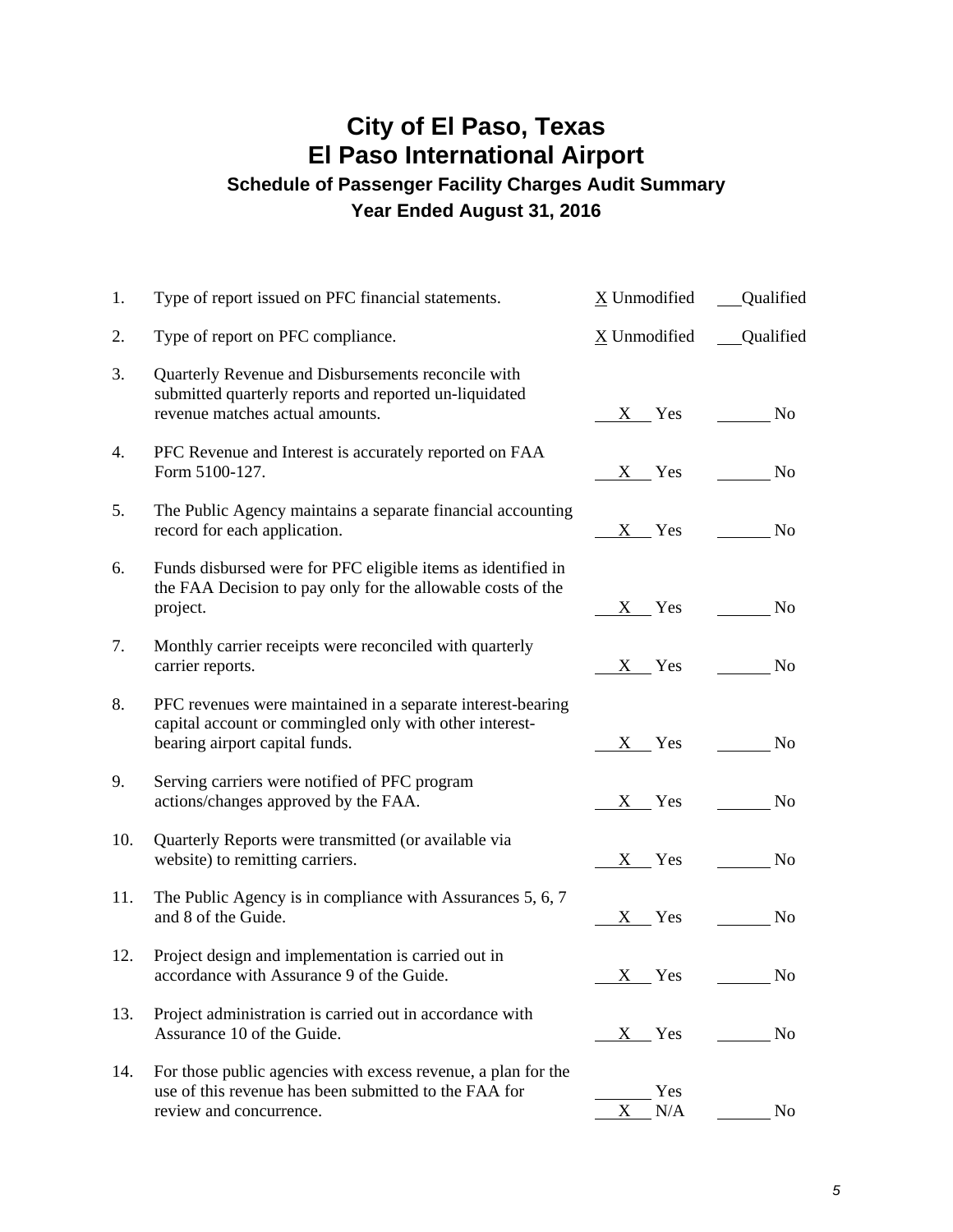## **Schedule of Passenger Facility Charges Audit Summary (Continued) Year Ended August 31, 2016**

**Findings Required to be Reported by the Passenger Facility Charge Audit Guide** 

**Reference Number** Finding **Questioned Costs** 

No matters are reportable.